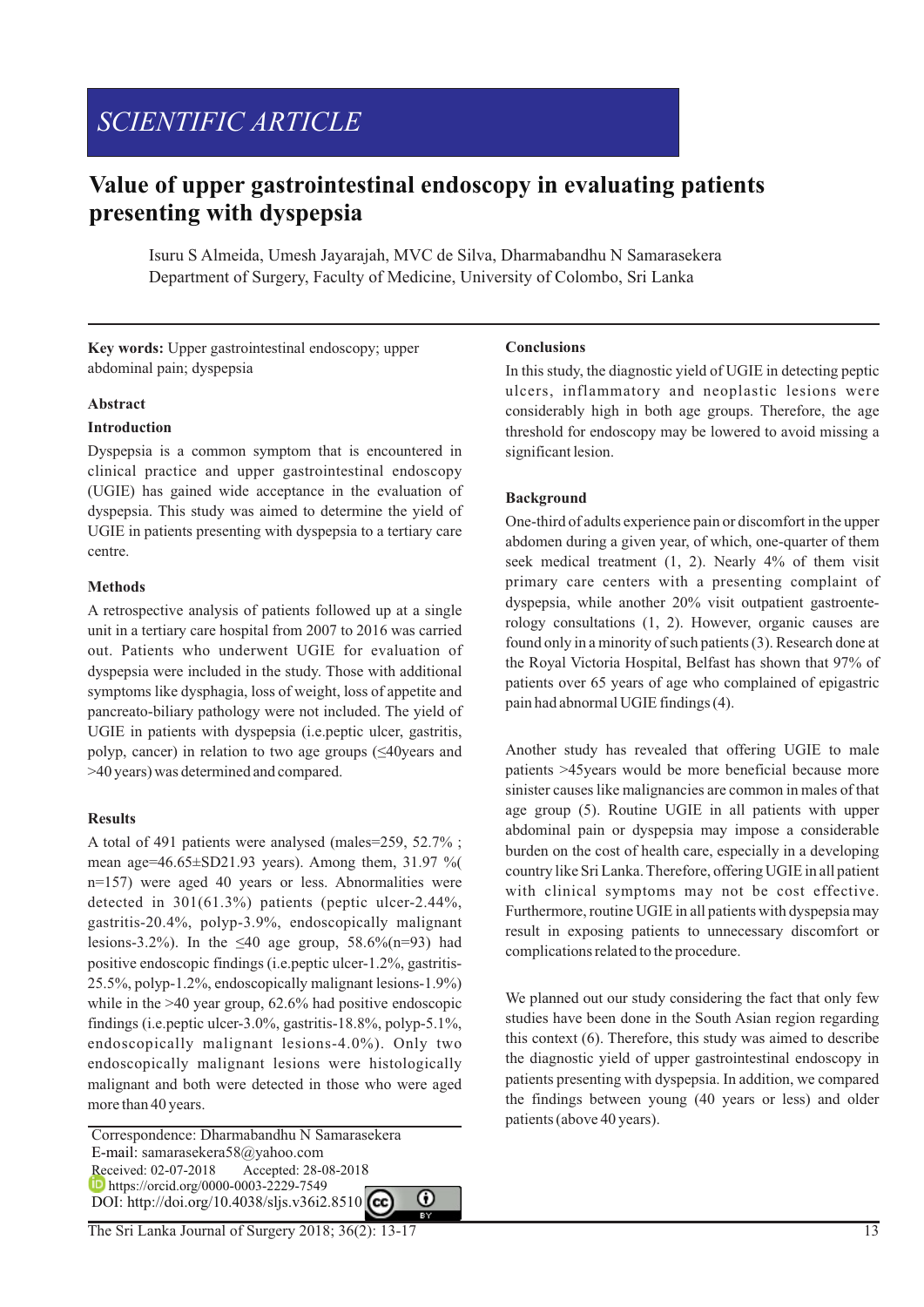#### **Methods**

This was a retrospective analysis of patients who underwent UGIE for evaluation of dyspepsia at the University Surgical Unit of the National Hospital of Sri Lanka (NHSL), which were prospectively recorded from January 2007 to January 2016 using an electronic database which had a standard format.

The study protocol was approved by the Ethics Committee of the National Hospital of Sri Lanka. We defined dyspepsia according to the American Gastroenterological Association technical review definition which states, "chronic or recurrent pain or discomfort centered in the upper abdomen" as dyspepsia (2). The American Gastroenterological Association further states that, patients with predominant frequent heartburn or acid regurgitation are considered to have gastroesophageal reflux disease (GORD) until proven otherwise and are not part of the definition of dyspepsia.

In our unit, patients aged over 40 years presenting with dyspepsia irrespective of the presence of alarming symptoms received UGIE for assessment and patients below 40 years without alarming symptoms were given a trial of proton pump inhibitors before offering UGIE. Details related to the procedure such as, the extent of the anatomy of gastrointestinal tract visualised, abnormalities noted and general patient details such as patient symptoms and duration of symptoms were retrieved from the customized computer based database. Relevant histology reports were also analysed. All adult patients presenting with dyspepsia who underwent UGIE were considered for analysis. Those who had other additional symptoms like dysphagia, loss of weight, loss of appetite and known pancreaticobiliary pathologies were not included. Those who had a previous diagnosis of malignant lesions, polyps, peptic ulcer disease and family history of gastrointestinal malignancies were excluded. Finally a total of 491 patients were included in this study.

All patients underwent UGIE which were performed by general surgeons or by surgical trainees under supervision. All patients were kept fasting 6 hours for solids and 2 hours for liquids before the procedure. Astandard 100 cm fibre optic flexible upper gastrointestinal endoscope (Olympus GIF-100; Olympus Optical Co., Ltd., Tokyo, Japan) was used in all cases. Following each procedure, findings were prospectively recorded in an electronic database.

The results of categorical variables were expressed as frequencies and proportions while continuous variables were expressed using means  $\pm$  standard deviations. The patients were grouped into two categories, i.e. age 40 years or less and age more than 40 years and the yield of UGIE was compared between the two groups.



Figure 1. Gender distribution according to the age groups

#### **Results**

#### *Demographics*

A total of 491 patients were assessed from January 2007 to January 2016. There were 259(52.7%) males and 232(47.3%) females in the study sample. Mean age was 46.65 years (SD±21.93, range 19 -90) years. Of those, 157 (32%) patients were aged 40 years or less and 334 (68%) were aged more than 40 years (Figure 1).

#### *Endoscopic findings*

UGIE was unremarkable in 190 (38.7%) patients. Among those with positive findings (n=301), 209 (69.4%) were in the category of age more than 40 years. Gastritis was the commonest endoscopic finding encountered (20.4%, n=101). In addition, there were 19 (3.9%) patients with upper GI polyps, 16 (3.2%) patients with endoscopically malignant lesions, 58 (11.8%) hiatus hernias, 37 (7.5%) erosions and 12(2.44%) peptic ulcer disease. Fungating and/or irregular mass, ulcerated mass or infiltrative and/or irregular ulceration were defined as endoscopically malignant (7).

Among those aged less than 40 years,  $58.6\frac{6}{(n=92)}$  had positive findings (i.e.peptic ulcer-1.2%, gastritis-25.5%, polyp-1.2%, endoscopically malignant lesions-1.9%) while in the >40 year group, 62.6% had positive findings (i.e.peptic ulcer-3.0%, gastritis-18.8%, polyp-5.1%, endoscopically malignant lesions-4.0%). Other benign conditions such as oesophagitis and hiatus hernia were comparable in both age groups (Table 1).

A total of 16 (3.2%) patients had endoscopically malignant looking lesions. Of those who were aged 40 years or less, in 3(1.9%) patients, endoscopically malignant lesions were detected. Of those who were aged more than 40 years, 13(3.6 %) endoscopically malignant lesions were identified (Table 1).

#### *Histology findings*

Biopsies were taken from 68 patients for histological evaluation. Histology findings were unremarkable in 13 (19.12 %) patients. While 55 (80.88 %) patients had a significant finding. Among them,  $9(16.36\%)$  were aged  $\frac{40}{14}$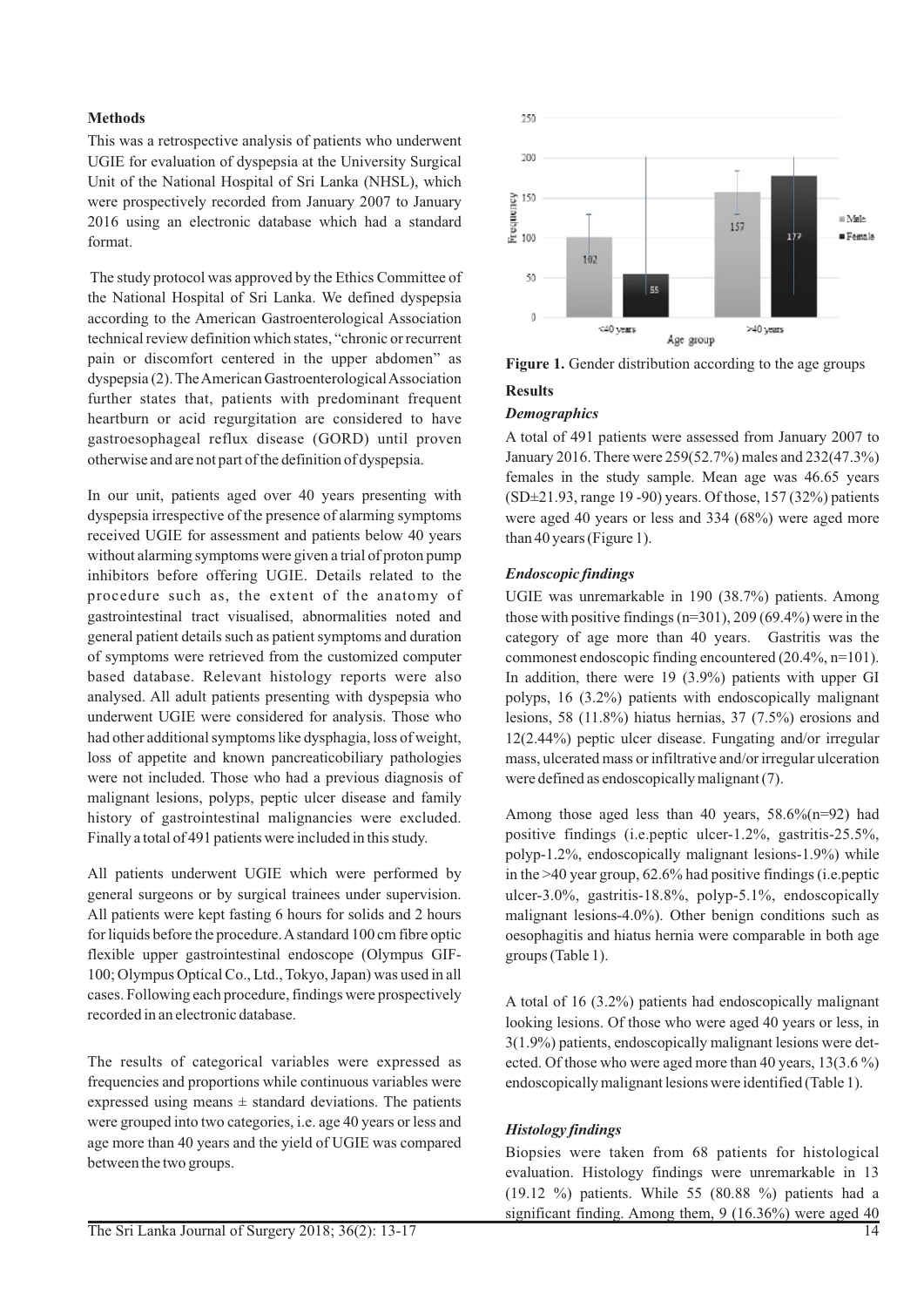|                                  | 40 years or less (n=157) |                |             | More than 40 years(n=334) |        |             |  |  |  |  |  |
|----------------------------------|--------------------------|----------------|-------------|---------------------------|--------|-------------|--|--|--|--|--|
| <b>UGIE</b> findings             | Males                    | Female         | Total N (%) | Male                      | Female | Total N (%) |  |  |  |  |  |
| Normal                           | 43                       | 21             | 65 (41.4%)  | 56                        | 69     | 125 (37.4%) |  |  |  |  |  |
| Oesophagitis                     | 3                        | 3              | 6(3.8%)     | 11                        | 7      | 18 (5.4%)   |  |  |  |  |  |
| Hiatus hernia                    | 13                       | 8              | 21 (13.3%)  | 14                        | 23     | 37(11.1%)   |  |  |  |  |  |
| Gastritis                        | 24                       | 16             | 40(25.5%)   | 24                        | 39     | 61 (18.8%)  |  |  |  |  |  |
| Peptic Ulcer                     | 1                        | 1              | 2(1.2%)     | 5                         | 5      | 10 (3.0%)   |  |  |  |  |  |
| Polyp                            | 1                        | 1              | 2(1.2%)     | 12                        | 5      | 17 (5.1%)   |  |  |  |  |  |
| Endoscopically malignant lesions | 3                        | 0              | 3(1.9%      | 6                         | 7      | 13 (4.0%)   |  |  |  |  |  |
| Erosions                         | 7                        | $\overline{2}$ | 9 (5.7%)    | 14                        | 14     | 28 (8.4%)   |  |  |  |  |  |
| Bile reflux                      | 1                        | 1              | 2(1.2%)     | 1                         | 0      | 1 (0.3%)    |  |  |  |  |  |
| Gastro-oesophageal candidiasis   | 0                        | 0              | 0 (0%)      | 4                         | 1      | 5(1.5%)     |  |  |  |  |  |

**Table 1.** Yield of UGIE in relation to age and sex

**Table 2.** Histology findings in relation to age and sex

| Histology finding                                                                            | 40 years or less         |                          |                          | More than 40 years       |                          |                          |
|----------------------------------------------------------------------------------------------|--------------------------|--------------------------|--------------------------|--------------------------|--------------------------|--------------------------|
|                                                                                              | Male                     | Female                   | Total                    | Male                     | Female                   | Total                    |
| Unremarkable                                                                                 | 5                        | $\mathbf{1}$             | 6 (40%)                  | 5                        | $\overline{2}$           | 7 (13.47%)               |
| Chronic gastritis                                                                            | 6                        | $\overline{2}$           | 8 (53.3%)                | 14                       | 16                       | 30 (57.69%)              |
| Inflammatory Ulcer                                                                           | $\overline{a}$           | $\blacksquare$           | $\overline{\phantom{a}}$ | 1                        | $\mathcal{P}$            | 3 (5.77%)                |
| Reflux oesophagitis                                                                          | $\overline{a}$           | $\overline{\phantom{a}}$ | $\overline{a}$           | $\overline{a}$           | 3                        | 3 (5.77%)                |
| Reactive gastropathy                                                                         | -                        | $\overline{\phantom{a}}$ | -                        | 3                        | $\mathbf{1}$             | 4 (7.69 %)               |
| Hyperplastic polyp                                                                           | 1                        | $\overline{\phantom{a}}$ | 1 (6.7%)                 | $\overline{\phantom{0}}$ | $\overline{\phantom{a}}$ | $\overline{\phantom{a}}$ |
| Duodenitis with reactive atypia of gland-<br>ular epithilium                                 | -                        | $\overline{\phantom{a}}$ |                          | 1                        | $\overline{\phantom{0}}$ | 1 (1.92%)                |
| Chronic gastritis with intestinal<br>metaplasia                                              | $\overline{a}$           | $\overline{\phantom{a}}$ |                          | $\overline{a}$           | 1                        | 1 (1.92%)                |
| Diffuse type adenocarcinoma of stomach<br>(poorly differentiated)                            |                          | ٠                        | ٠                        | 1                        | $\overline{\phantom{a}}$ | 1 (1.92%)                |
| Squamous cell carcinoma of oesophagus<br>and proximal stomach (moderately<br>differentiated) |                          |                          |                          |                          | $\mathbf{1}$             | 1 (1.92%)                |
| Focal partial villous atrophy                                                                | $\overline{\phantom{a}}$ | $\blacksquare$           | $\overline{\phantom{a}}$ | 1                        |                          | 1(1.92%)                 |
| Prominent sub-mucosal Brunner's gland                                                        | $\overline{\phantom{0}}$ | $\overline{\phantom{a}}$ | $\overline{a}$           | $\mathbf 1$              |                          | 1(1.92%)                 |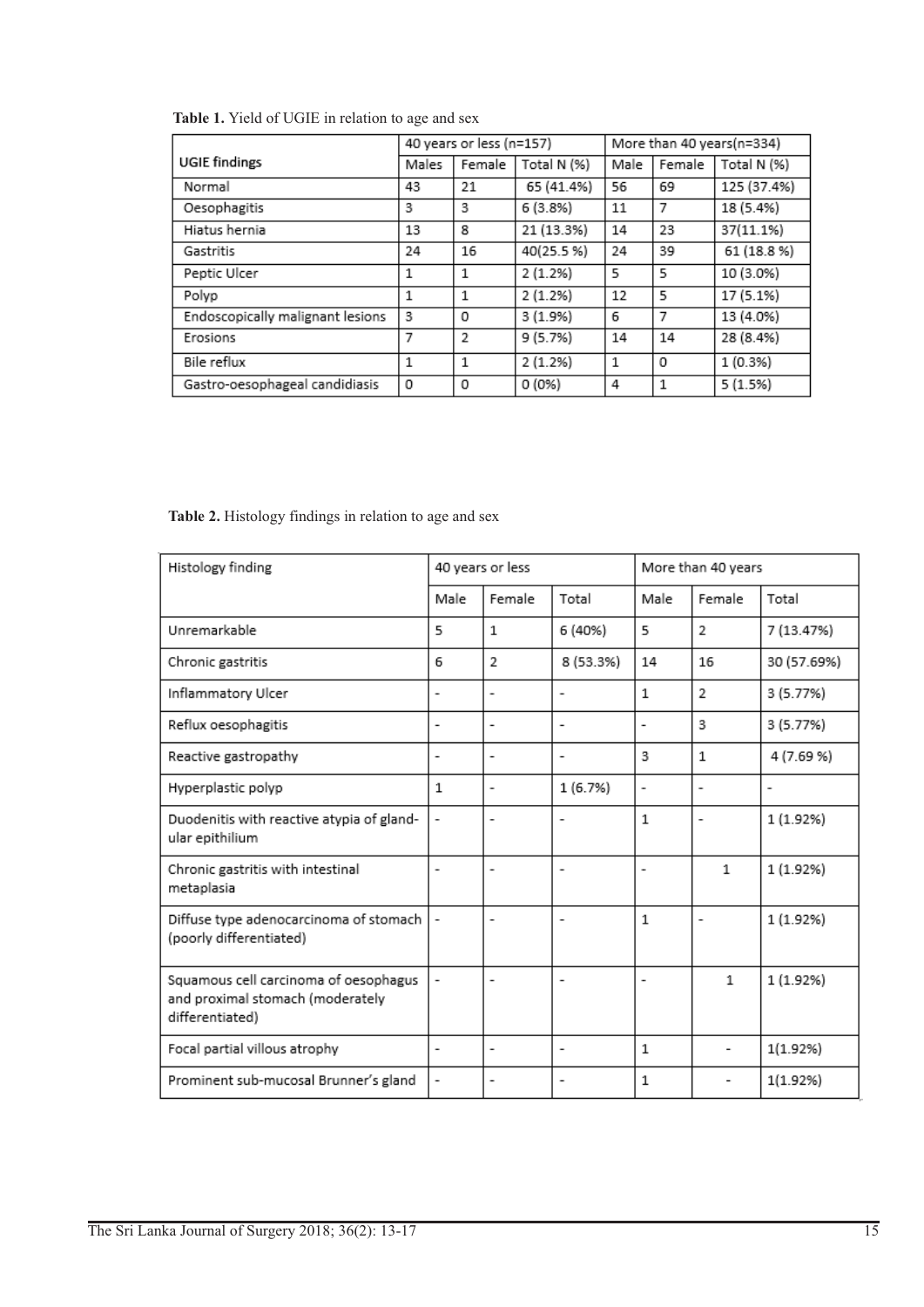years or less while 46(83.64%) were more than 40 years. Of those with endoscopic evidence of gastritis, the majority had mild gastritis and therefore, were not subjected to histological evaluation. Chronic gastritis was the commonest histology finding encountered (n=38, 55.9%) in both age groups (Sydney criteria were used to assess gastritis). Further-more, since the gastric polyps detected were small and endoscopically benign, the majority were not routinely sent for histological analysis. Of the four gastric polyps sent for histology, two showed normal mucosa, one showed evidence of chronic gastritis and one was a hyperplastic polyp. (Table 2).

Only two endoscopically malignant lesions were histologically malignant and both were detected in those who were aged more than 40 years (table 2). One was a poorly differentiated adenocarcinoma of the stomach and the other was a moderately differentiated squamous cell carcinoma of the oesophagus and the proximal stomach.

#### **Discussion**

Dyspepsia is a common condition which is reported to occur approximately in 25% of the population each year and the American Gastroenterological Association technical review defines dyspepsia as, "chronic or recurrent pain or discomfort centered in the upper abdomen" as dyspepsia (2). Pain in the upper abdomen has been reported to be a predominant symptom, followed by other upper gastrointestinal symptoms.

The initial assessment of patients with dyspepsia include a thorough history and physical examination with prompt attention given to the findings suggestive of sinister causes. However, symptoms can be vague and patients have varying threshold for pain. Furthermore, possible causes may often overlap, resulting in a difficult clinical diagnosis and in most of the patients a definite cause is difficult to establish (6). However, UGIE is helpful in excluding sinister causes such as malignancies and significant causes such as peptic ulcer disease, but the cost effectiveness of routine use of UGIE in a low resource setting like in Sri Lanka is questionable.

Previous studies have shown that in general, a specific aetiology is not identified in about  $50 - 60\%$  of patients, and was called functional dyspepsia (). However, variable yield has also been reported (11). In our study, UGIE was normal in 38.7% of patients. The commonest UGIE finding was inflammatory lesions (i.e.gastritis) (19.6%) followed by hiatus hernia (11.8%) and erosions (7.5%). The reason for the difference in the yield may be due to the differences in selection of patients in various studies. In the present study, those patients who had a definite past history suggestive of upper gastrointestinal disease such as diagnosed peptic ulcer disease, history of upper gastrointestinal bleed or melaena,

intake of non-steroidal anti-inflammatory drugs (NSAIDS), gall bladder disease and family history of malignancies were not included.

A similar study from South Asia was carried out by MohdMubarik et al (11) to establish the yield of UGIE in 200 patients with dyspepsia. In that study, no abnormality was found in 108 (54%) patients and organic dyspepsia was seen in 92 (46%) patients. In the organic dyspepsia group, the majority (43.47%) had peptic ulcer disease (combined duodenal and gastric), followed by inflammatory lesions (39.13%) which was considerably a higher proportion compared to our study. In a similar study by Mansi et al (12), erosive pre-pyloric changes 16.9% and duodenitis 20.1% were the commonest findings in those who were aged less than 40 years. Furthermore, no malignant lesions were detected in patients aged less than 40 years, while only about 1  $\%$  of those aged less than 60 years had neoplasms (12). In a study conducted by Samaila et al (13) in 144 patients, erosive pre-pyloric changes (16.9%) and duodenitis (20.1%) were the commonest findings in those who were aged less than 40 years. Furthermore, no malignant lesions were detected in patients aged less than 40 years, while only about 1% of those aged less than 60 years had neoplasms (13). In a study conducted by Samaila et al on 144 patients, significant findings were detected in about 30.6% of participants which included gastritis and peptic ulcer disease. There was no significant difference in age and gender in relation to the organic pathologies detected (13). The findings in the above mentioned studies varied considerably. Therefore, we suggest that the criteria for endoscopy to be decided based on the disease pattern in the community.

Another recent systematic review with meta‐analysis conducted by Chen et al (14) found that, the detection rates of malignancies are high in Asian young population with dyspepsia. Therefore, they suggested age threshold for endoscopy screening in Asian populations to be 35 years. A randomized clinical trial conducted by Tan et al (15) concluded that, treatment with 2 weeks of rifaximin led to adequate relief of global dyspeptic symptoms, belching and post‐prandial fullness/bloating in subjects with functional dyspepsia and this difference was more marked in females (15).

It is important to note that in our study, gastritis and hiatus hernia were detected at a higher rate among those aged less than 40 years which can account for their dyspeptic symptoms. However, malignant lesions were detected only in those who were aged more than 40. One limitation of our study is, being retrospective, it may be subjected to observation bias. Furthermore, the clinical significance of certain lesions such as gastric polyps, mild gastritis and hiatus hernia could not be determined due to its retrospective nature. Gastritis was diagnosed endoscopically using white light